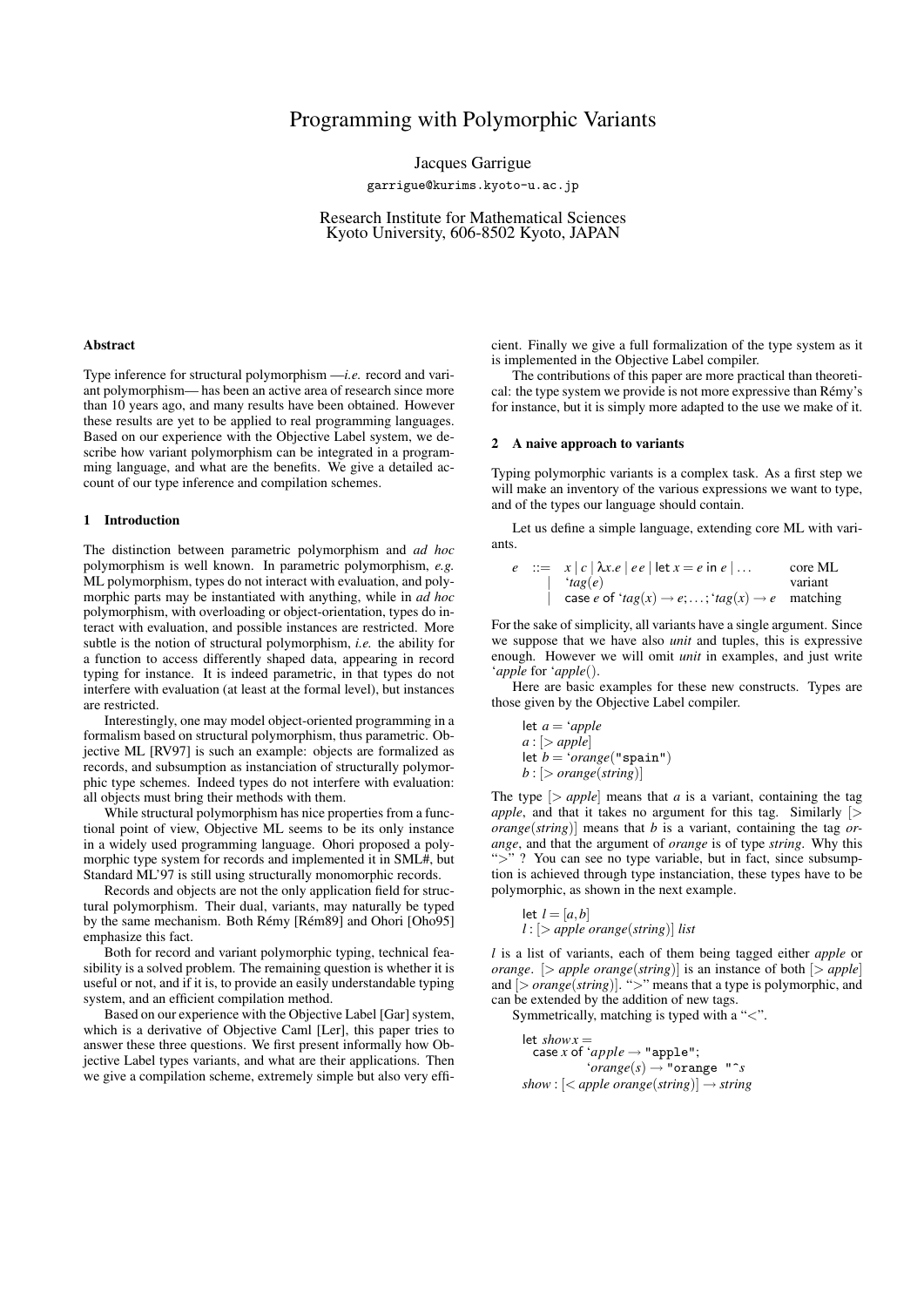*show* accepts either an *apple* without argument, or an *orange* with a *string* argument. Again, this type is polymorphic: it may be restricted later.

let  $\textit{show}' x =$ case *x* of  $'apple \rightarrow "apple"; 'pear \rightarrow "pear"$  $show' : [*apple~pear*] \rightarrow string$  $let$   $l = [show, show']$  $l : ( \mid  $\langle$  *apple* |  $\rightarrow$  *string ) list*$ 

You wonder why we would want to put both functions in a list? The same typing arises when apply both function on the same monomorphic argument.

let *show\_both* $x = (showx, show'x)$  $show\_both:$   $\leq$  *apple* $\Rightarrow$  *string*  $\times$  *string* 

Clearly *x* must be acceptable by both *show* and *show*<sup>'</sup>.

In the above examples, we have seen two kinds of types: "*>*" types, or lower bounds, and "*<*" types, or upper bound. We have seen that they can be refined by combining their constraints. The next question is, what should happen when combining constraints of the two kinds. We use a non generalizable type variable to show this.

let  $r = ref$  *'apple r* : [*> apple*] *ref show* !*r −* : *string* = "apple" *r* : [*< apple orange*(*string*) *> apple*] *ref r* := '*orange*("spain") *r* : [*apple orange*(*string*)] *ref*

The  $\overline{\phantom{a}}$  in front of the variant type shows that this type is monomorphic (cannot be made polymorphic due to the value-only restriction of polymorphism), but not yet fully determined. At the beginning we only know that *r* is a reference to a variant which contains an apple. After applying the *show* function, the type changes to reflect a new constraint: it may only contain apples or oranges. Finally we put an orange in *r*, and its type becomes fully determined: it contains (potentially) oranges and apples, and may not contain anything else.

Fully determined variant types are useful for programming, since they are the only ones we may use to define type abbreviations.<sup>1</sup>

$$
type \textit{fruit} = \text{[apple \textit{orange}(string) \textit{pear}]}
$$

Last, to be as powerful as defined datatypes, polymorphic variants shall support recursion. Here is the type inferred for the map function. γ and δ are structural type variables. More details are given in the formal development.

$$
map: (\alpha \rightarrow \beta) \rightarrow \gamma[nil cons(\alpha \times \gamma)] \rightarrow \delta[> nil cons(\beta \times \delta)]
$$

#### 3 Variants at work

In this section we give examples of how polymorphic variants may be used. We distinguish between uses which do only require polymorphism to make inference possible, but are otherwise monomorphic, and uses where polymorphism is really exploited.

## 3.1 Monomorphic uses

Many uses of variants do not really exploit polymorphism. Variants are only used at one type. This is in fact the most frequent case, but we still need polymorphism to allow type inference.

What we essentialy use here is the pervasiveness of variant tags: they are defined nowhere, they simply exist before you use them. Similarly, there is no notion of conflict between two tags, as long as you do not use them in the same data structure. For typing, every tag is a new instance of itself.

#### 3.1.1 Overloaded constructors

This phenomenon happens often. You have defined a datatype, but then you realize that you need many variations on it. Adding one constructor, or changing the type of the argument for a specific constructor.

With the traditional ML approach you have to define as many datatypes as there are variations. Of course, all constructors must have different names. You end up thinking about a nice naming scheme to distinguish the same constructor appearing in various datatypes.

Polymorphic variants were originally introduced in Objective Label [Gar] to solve this problem. In trying to build an interface for Tcl/Tk, it appeared that Tk had as many notions of indices as it has widget classes. Differences are small, but ignoring them would allow for runtime errors. The phenomenon is even stronger for the different options one can pass to a widget: some are allowed for all widgets, some have a standard definition but are only available on some widgets, and some actually differ from widget to widget. Such overloading appears a lot when interfacing to external (C or other) libraries.

With polymorphic variants, only the function needs to know about the different cases it expects. The user may reuse the same tag name, without bothering about this name being reserved for one specific type.

```
Entry.index : entrywidget →
```
 $[anchor at(int) end insert num(int) selfirst sellast] \rightarrow int$ *Listbox.index* : *listboxwidget →*

 $[active\;anchor\;atxy(int \times int)\;end\;num(int)] \rightarrow int$ 

*Menu.index* : *menuwidget →*

 $[active\ at(int)\ end\ last\ none\ num(int)\ pattern(string)] \rightarrow int$ 

This overloading use may be compared with Haskell type classes. Indeed, TkGofer [CV] uses type classes to do exactly that.

## 3.1.2 Implicit datatypes

This case is similar to the previous one, except that this is more a question of comfort and namespace considerations, than meaningful overloading.

Like the index functions above, frequently library function must receive structured information as input. This information is not to be stored anywhere, but just to be processed by the library function and discarded. In such cases having to define a datatype may be heavy, particularly in a system with modules.

If the datatype is defined together with the function, it means that either one will have to open the module, introducing all names in the current namespace, or use an awkward dot notation for constructors.

On the other hand, with polymorphic variants no type needs to be defined, and variant tags need not be qualified.

$$
(* In module Arg *)type spec = [unit(unit) unit) set(bool ref)
$$

<sup>1</sup>Objective Caml also allows the definition of *constrained* type abbreviations, and you can use them in Objective Label to get rid of this limitation.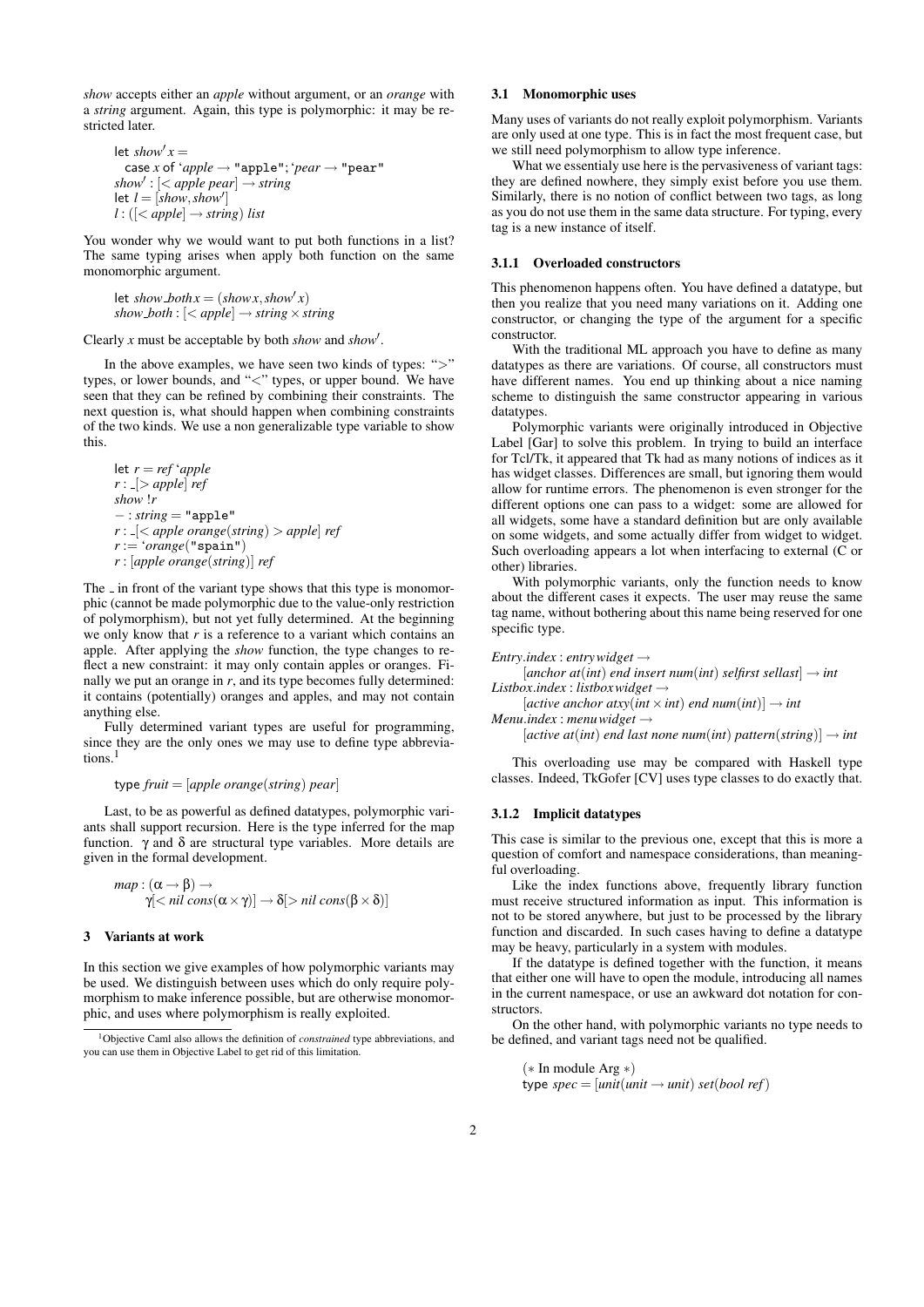$$
clear(bool\ ref) \ string(String \rightarrow unit)
$$
  
 
$$
int(int \rightarrow unit)]
$$
  
 
$$
val\ parse: (string \times spec) \ list \rightarrow (string \rightarrow unit) \rightarrow unit
$$

$$
\begin{array}{l} let \_ =\\ Arg.\space parse\left[ (\text{``-o''}, \text{'string output}), (\text{``-n''}, \text{``int number}) \right] others \end{array}
$$

This also improves the readability of programs: one may choose to use [*on off* ] in place of *bool* when this is more expressive, *etc...*

# 3.1.3 Shared datatypes

Sharing a datatype between two different libraries is a subtle thing. Either you put it in one of them, and create a dependency between the two libraries; or you define a common header, and have your two libraries depend on a third one; or you have to functorize everything in both libraries to take the datatype as parameter. Anything short of that will give you two datatypes with the same structure, but incompatible.

Polymorphic variants provide a solution to this problem. You just define the same type in both libraries, and since these are only type abbreviations, the two definitions are compatible. The type system checks the structural equality when you pass a value from one library to the other.

## 3.2 Polymorphism and subtyping

Polymorphic variants have many more possibilities than simple constructor overloading. If we use fully their polymorphism, they can simulate structural subtyping, as is done Objective ML for objects.

## 3.2.1 Variant hierarchy

Not only can the same variant tag be used in many different variant types, but any polymorphic variant may be viewed under different types. Variant types form a subtyping hierarchy, and both variants and their acceptors (functions receiving them) have multiple views according to this hierarchy.

let 
$$
a = [\text{orange}(\text{morococ})', \text{apple}]
$$
  
\n $a : [> apple orange(string)]$  list  
\nlet  $b = [\text{apple}, \text{year}]$   
\n $b : [> apple~pear]$  list  
\nlet  $c = a @ b$   
\n $c : [> apple~orange(string)~pear]$  list =  
\n $[\text{orange}(\text{morococ})', \text{apple}, \text{'apple}, \text{'pear}]$ 

*a* and *b* are both subtypes of *c*. They may be used several times, at any of their supertypes. For acceptors, see *show both* in section 2.

#### 3.2.2 Safe programming

When a program does many operations on the same datatype, this is quite frequent that part of these operations make in fact some hypotheses on their input, accepting only a specific subset of the datatype.

In ML, the usual way to handle such cases is to raise an exception when the input is outside of this subset. However, if this subset can be defined by the restricted set of constructors it uses, polymorphic variants offer a solution. Each operation may return the most specific type for its output, and it may then be used safely at any supertype.

In order to support effectively this practice, Objective Label provides a specific notation for variant types considered as a subtype of another variant type (this is an extension of a similar notation for objects in Objective ML):

#*variant*[*> tag<sup>1</sup> ...tag<sup>n</sup>* ]

is a shorthand for

$$
[< tag_1(\tau_1)... tag_{n+m}(\tau_{n+m}) > tag_1...tag_n]
$$

when *variant* is defined as  $[tag_1(\tau_1)... tag_{n+m}(\tau_{n+m})]$ .

## 3.2.3 Encoding subtyping in variants

While variants have their own notion of subtyping, they can also be used for building subtyping relations in abstract types. This feature was heavily used for interfacing Objective Label with the OpenGL graphical library.

Here is part of the interface of a library providing access to raw C arrays. The abstract type of arrays is  $\alpha t$ .

```
type α t
type kind = [bitmap byte double float int long short]
type fkind = [double float]
type ikind = [bitmap byte int long short]
val create : (#kind as \alpha) \rightarrow int \rightarrow \alpha t
ext{central get : \#ikind t \rightarrow int \rightarrow int} = "ml_raw_get"external set : #ikind t \rightarrow int \rightarrow int \rightarrow unit ="ml_raw_set"
ext{1}get_float : #fkind t \rightarrow int \rightarrow float"ml_raw_get_float"
ext{1} external set_float : #fkind t \rightarrow int \rightarrow float \rightarrow unit ="ml raw set float"
```
 $#kind$  as  $\alpha$  constrains  $\alpha$ , which appears both as input and as parameter to the output type *t*, to be a subtype of *kind*. Due to the value-only restriction, the result is not polymorphic.

let *arr* = *create* '*float 10*  $arr$ :  $\# kind$ *[> float*] *t* 

The interesting point here is that the distinction between integer and floating point arrays is made at the type level, and the distinction between various data sizes is made at the value level. Polymorphic variants allow one to mix the two levels, and produce both kinds of arrays with the same *create* function.

#### 4 Compiling variants

One may think of many clever schemes for compiling polymorphic variants.

The first to come to mind is generating different integer values for all tags in a program, and then compile everything just as would be done for defined datatypes. This ought to be simple and efficient. If the program does not use too many different tags, we may even be able to compile matching with switches.

However there is a major drawback to this scheme: we need to know all the tags appearing in a program. Separate compilation breaks it. Moreover, adding a tag somewhere in the program may change the representation of other tags. Raw values (*e.g.* obtained by output\_value in Caml) wouldn't be compatible between different versions of the same program. Interfacing with external libraries through variants would be a nightmare.

Luckily, another very simple approach works transparently, giving a uniform representation to tags, depending only on their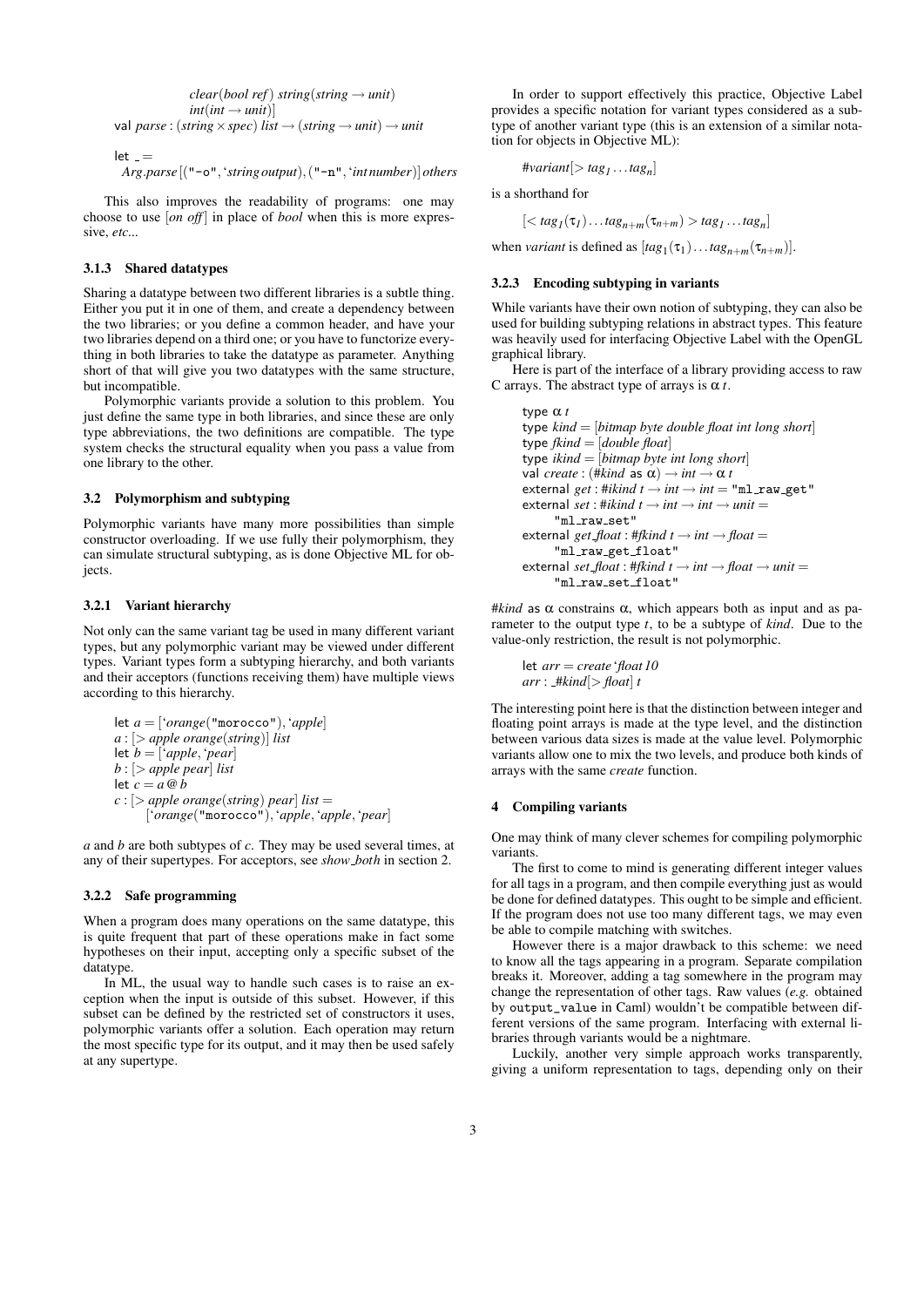names. The idea is just to hash tag names to usual integers. Most often this will mean a 31-bit value, if we need one bit for the GC.

The immediate concern is: but what to do if two different tags get the same hash value? Our answer is simple: nothing. More precisely, if one tries to use two tags with identical hash values in the same variant type, the compiler fails on a type error.

The point here is that this kind of conflict is detected by the type checker. There are two advantages to that:

- *•* No runtime error. One just has to change a tag name in the source and try again.
- *•* The type-checker only generates errors on effectively conflicting tag names.

In an untyped framework, one would have to check any two tags in the whole program for possible conflicts, while here we only have to check individually each variant type. This means that, even in a separate compilation scheme, this check only occurs at compile time, and no conflicts may imply hidden tags (which do not appear in a module's interface) after compilation. This also means that the probability of having a conflict is only proportional to the number of tags in a variant type, rather than the total number of tags in a program.

In the Objective Label implementation, the formula used to convert a variant tag *tag* of length *n* into a 31-bit integer is:

$$
hash(tag) = \left(\sum_{i=1}^{n} tag[i] * 223^{n-i}\right) \text{ mod } 2^{31}
$$

*.*

For compatibility reasons, we have to stick with the same formula on 64-bit implementations also. This formula only guarantees that all 4 character identifiers will be given different hash values. For more than 4 characters they may collide; but supposing that this functions gives us a random distribution, the probability  $p(n)$  for two tags to collide in a *n* tag variant is (we use the average number of collisions):

$$
p(n) \leq \sum_{i=1}^{n-1} \frac{i}{2^{31}} \leq \frac{n^2}{2^{32}}.
$$

That is, with 256 tags, this probability is only  $p(256) = 1.5 \cdot 10^{-5}$ . Even  $p(10000)$  is about 2 %. In practice this is incomparably lower than the chance of getting a conflict with a predeclared keyword of the language.

Another advantage of this representation is that it allows for an efficient compilation of matching. Admittedly, we cannot use table switch, like with defined datatypes, so matching a variant is not constant time. But since we know the hash value for each tag at compile time, we can generate a choice tree, and do the matching in  $log(n)$ . Moreover, on many computer architectures conditional jump is much faster than indirect jump, so that for modest size variants types, we may even be faster than a table switch. Compiling to native code on a DEC Alpha, with the Objective Caml 1.07 backend, we noticed a more than 10 % speedup on ten way cases (the benchmark is a single flat matching inside a for loop). Of course, this speedup does not apply to bytecode.

The uniform data representation also makes the writing of foreign function interfaces easier. For instance, when interfacing with OpenGL, the translation from variant tags to C enumeration types can be done on the C side of the interface. ML and C sides can then be built independently, which simplifies the structure and avoids errors. The conversion from variant tags, which simply denote strings, to C enumeration type is one more chance of dynamic type



Figure 1: Internal representation of a cons-cell

checking, not to neglect when one knows the fragility of such interfaces.

Finally, the only drawback of compiled polymorphic variants compared to defined datatypes is its space consumption. For variants without argument, a word suffices and nothing needs to be heap allocated, so we are as efficient as Objective Caml datatypes there. But for datatype constructors with arguments, the original Objective Caml takes profit of the presence of an header word on heap blocks for storing its variant tags inside it. Since this header is also used for size and GC information, only 8 bits are available for tagging. That means that we cannot use the same compact representation for polymorphic variants. The tag has to be stored in one more word, so that a polymorphic variant with argument takes 3 words in the heap, instead of 2. Moreover, for datatype constructors with multiple arguments, Objective Caml uses definition information to flatten them, so that they use only one block. With polymorphic variants, we must assume a uniform representation, and represent the arguments as a tuple pointed by the argument field of the variant. This means  $n + 4$  words of heap instead of  $n+1$ , and one more level of indirection. A comparison of both representations for a cons-cell is given in figure 1.

## 5 Ordering variant types

As a first step towards a type system for polymorphic variants, we shall analyze the subsumption relation between variant types. This is also a good tool to understand differences with other proposals.

Intuitively a monomorphic variant type (just like a record type) may be represented by a set of tags with their associated types.

$$
[tag_1(\tau_1)...tag_n(\tau_n)]
$$

Naturally we obtain the following subsumption relation between variants:

$$
[tag_1(\tau_1)...tag_n(\tau_n)] \leq
$$
  
\n
$$
[tag_1(\tau_1)...tag_n(\tau_n) \text{ tag}_{n+1}(\tau_{n+1})...tag_{n+m}(\tau_{n+m})]
$$

That is, any value of some variant type may be used as a value of a variant type with more tags. This is the dual of a similar relation for records.

It looks like this structure has good properties: any pair of variant types has a greatest lower bound, and any pair of variant types with a common upper bound has a lowest upper bound. We just keep all the tags given the same type on both sides for *glb*, and take the union for *lub*.

Intuitively, the *lub* is used when computing the common type of two variant values (covariant subtyping), while the *glb* is needed for acceptors (contravariant subtyping).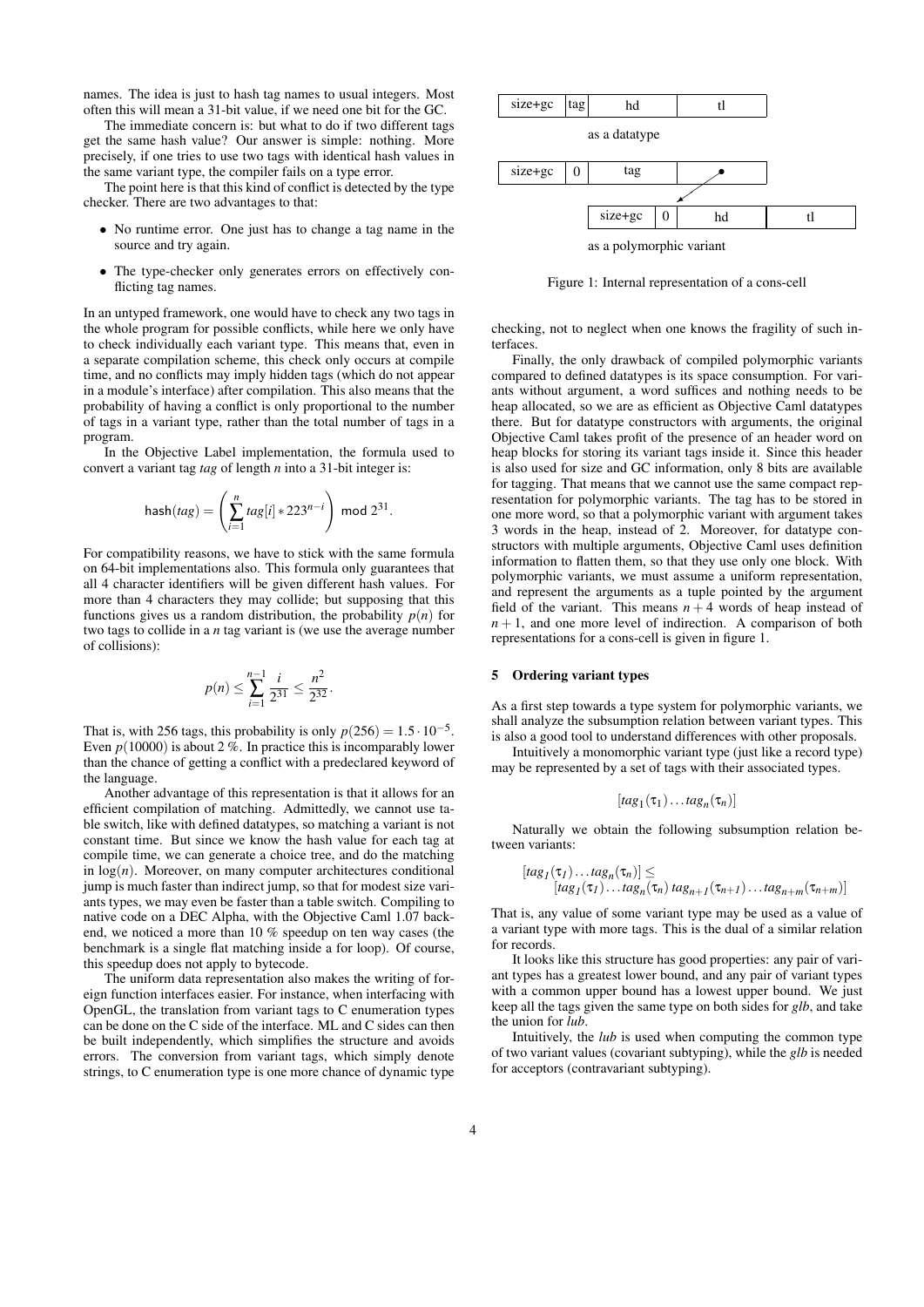However, this setting has a major deficiency: in order to compute the *glb*, one needs to test not only the equality on tags, but also the equality on types.  $[tag_1 : \tau_1] \sqcap [tag_2 : \tau_2]$  is not empty only if both  $tag_1 = tag_2$  and  $\tau_1 = \tau_2$ . Clearly, this is not compatible with inference, where one cannot check the equality of type variables, but only enforce it.

On the other hand, there is no such problem for the *lub*. The existence of a common upper bound just amounts to a compatibility condition between variant types:  $[tag_1 : \tau_1 ... tag_n : \tau_n] \simeq [tag_1']$ :  $\tau'_1 \dots tag'_m : \tau'_m$  if  $\forall i, j \ (tag_i = tag'_j) \Rightarrow (\tau_i = \tau'_j)$ . This compatibility condition justifies enforcing the equality of types when computing a *lub*.

One solution, and this is the one Ohori [Oho95] chose, is to use only the *lub* for typing. Essentially this means that we cannot use contravariant subtyping. Two acceptor types can only be unified if they are equal. Going back to our informal system of section 2, this amounts to saying that  $\left[ < tag_1(\tau_1) \dots tag_n(\tau_n) \right]$  is interpreted by the fully determined type  $[tag_1(\tau_1)... tag_n(\tau_n)]$ .

The result is much simpler than our system: there are only two kinds of types, lower-bounds  $[> tag_1(\tau_1)... tag_n(\tau_n)]$  and fixed types  $[tag_1(\tau_1)... tag_n(\tau_n)]$ , and no mixed forms. Typing might be easily done using row-variables.

In such a system, variant values are polymorphic, but acceptors are not. Basically this means that monomorphic use of variants are possible, but polymorphic ones are very restricted. For instance, our C array library would not be possible in such a type system: the *create* function uses the double polymorphism in an essential way. Even using the same variant at several supertypes becomes difficult: with the value-only restriction of polymorphism, all result of functions are monomorphic. If a function returns a polymorphic variant, we can choose for the type of the result any instance of this variant, but only once.

let 
$$
a = id
$$
 'apple  
\n $a : [> apple] = 'apple$   
\nshow a  
\n $- : string = "apple"\n $a : [> apple orange(string)]$   
\nshow' a  
\ntype error!$ 

Since we are particularly interested in such uses of variants, we choose another solution. The notion of variant types is enriched, to allow both covariant and contravariant subtyping.

$$
[tag_1...tag_n | tag_1:\tau_1...tag_{n+m}:\tau_{n+m}]
$$

 $tag_1$  ...*tag<sub>n</sub>* is the presence part. It indicates which tags may appear in the variant. The right side is the typing information, and may contain more tags than the presence part. The idea is that the presence part may grow or shrink by unification according to the variance, but typing information can only grow.

For this purpose, we define subsumption independently on the presence part and the typing part. For typings, subsumption works as before:

$$
tag_1: \tau_1...tag_n: \tau_n \leq tag_1: \tau_1...tag_{n+m}: \tau_{n+m}
$$

This corresponds to the intuition that specifying more tags in the typing part restricts the variant type as a whole. Since we cannot infer the *glb* of two typing parts, only *lub* is available for subtyping. But we can recover both covariant and contravariant subtyping of variants by having two notions of subsumption for the presence part: *⊂* or *⊃*.

In programs this corresponds to the two following patterns:

• when  $e_1$ :  $[P_1 | T_1]$  and  $e_2$ :  $[P_2 | T_2]$ , and  $T_1 \simeq T_2$ 

if *e* then 
$$
e_1
$$
 else  $e_2$ :  $[P_1 \cup P_2 | T_1 \cup T_2]$ 

\n- when 
$$
f_1: [P_1 | T_1] \rightarrow \tau_1
$$
 and  $f_2: [P_2 | T_2] \rightarrow \tau_2$ , and  $T_1 \simeq T_2$
\n- $\lambda x. (f_1 x, f_2 x): [P_1 \cap P_2 | T_1 \sqcup T_2] \rightarrow \tau_1 \times \tau_2$
\n

The resulting type is obtained by taking the *lub* for two different orderings.

The last step is to combine contravariant and covariant subtyping in one representation, variant constraints, and to use the same subsumption relation for both. The extension is easy: we just use two presence sets instead of one.

$$
[L < U \mid T]
$$

*L* is a finite set of tags, *U* either a finite set of tags or  $\top$  (all tags, the maximal element), and *T* a finite mapping from tags to types. *L* must be a subset of *U*. We do not allow indefinite tags, that is all tags in *L* and *U* (when not  $\top$ ) must be given a type in *T*.

The subsumption relation between variant constraints is the following:

$$
[L_1 < U_1 | T_1] \le [L_2 < U_2 | T_2]
$$
 if  $L_1 \subset L_2$  and  $U_1 \supset U_2$  and  $T_1 \le T_2$ 

There are three ways one can tighten (*i.e.* make greater in the constraint order) a variant constraint: by making *L* larger, by making *U* smaller, or by adding tags in *T*. In particular, formally even an already fixed variant (*i.e.* a variant constraint such that  $\overline{L} = U$ ) may still be refined.

The *lub* of two compatible variant constraints is given as:

$$
[L_1 < U_1 \mid T_1] \sqcup [L_2 < U_2 \mid T_2] = [L_1 \cup L_2 < U_1 \cap U_2 \mid T_1 \sqcup T_2]
$$

These variant constraints are just a more abstract notation for the naive variant types we introduced in section 2. We give a mapping between the two notations in figure 2. The last two lines are new. They are required to express typing information for tags that do not appear in the presence information.

## 6 Formal type system

Following Ohori, we might use these constraints to qualify variables. Variant types for  $e_1$  and  $f_1$  would be written, using constrained variables,  $e_1 : \alpha | P_1 < \top | T_1 |$  and  $f_1 : \alpha | \mathbf{0} < P_1 | T_1 | \rightarrow \tau_1$ .

However, it appears that fully formalizing this aspect using kinds, as did Ohori, results in a quite complex system, particularly when one wants to handle recursive types.

Rémy's type system [Rém89] is another alternative. Constraints it can express are exactly those we just described. However, his approach relies exclusively on sorted variables, which means that we need one type variable by tag in a variant type. Understanding directly these types is difficult (Rémy even suggests hiding part of the types), and translating into our naive type system is not straightforward. The large number of variables implied may also be a problem if we want to quantify them explicitly, using first-class polymorphism [GR97].

For these reason the type system we use lies in between these two systems. Presence information is represented by kinds, but typing information uses row variables, so that we work with a multisorted algebra  $\dot{a}$  *la* Rémy. We use only two variables by variant type. This way the kinding environment does not contain types, and polymorphism can be handled easily, even with recursive types.

While the type system we present here is very close to the one in Objective Label, there are a few differences: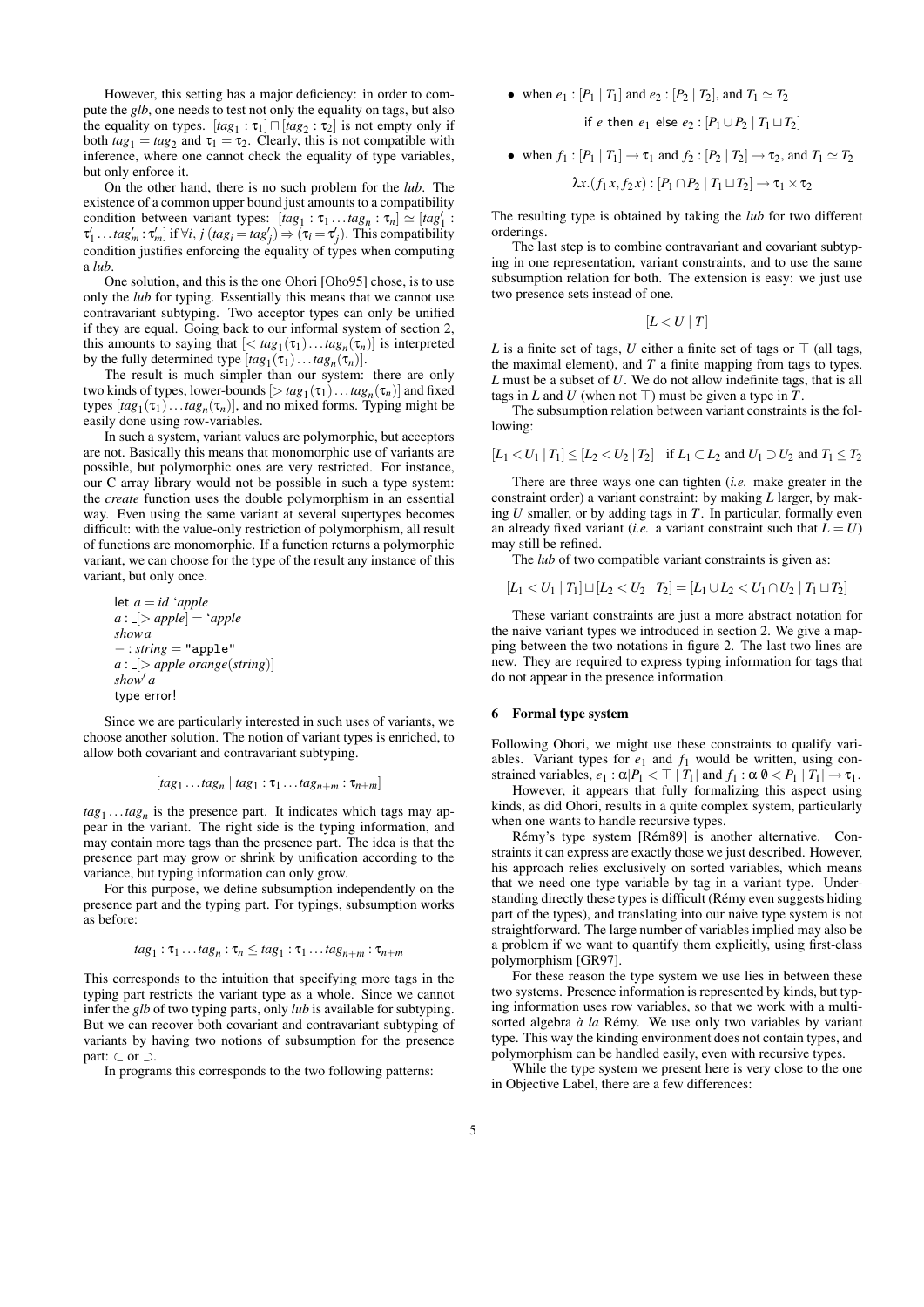$$
\begin{array}{llll}\n[tag_{1}(\tau_{1})...tag_{n}(\tau_{n})] & = & [tag_{1}...tag_{n} \cdot \tau_{n}] \\
[< tag_{1}(\tau_{1})...tag_{n}(\tau_{n})] & = & [0 < tag_{1}...tag_{n} \cdot \tau_{n}] \\
[> tag_{1}(\tau_{1})...tag_{n}(\tau_{n})] & = & [tag_{1}...tag_{n} \cdot \tau_{n}] \\
[< tag_{1}(\tau_{1})...tag_{n+m}(\tau_{n+m}) > tag_{1}...tag_{n}] & = & [tag_{1}...tag_{n} \cdot \tau_{1}...tag_{n} \cdot \tau_{n}] \\
[tag_{1}(\tau_{1})...tag_{n+m}(\tau_{n+m})... > tag_{1}...tag_{n}\n\end{array}
$$
\n
$$
\begin{array}{llll}\n[tag_{1}(\tau_{1})...tag_{n+m}(\tau_{n+m}) > id_{n+m}(\tau_{n+m}) > id_{n+m} \\
[tag_{1}(\tau_{1})...tag_{n+m}(\tau_{n+m})... > tag_{1}...tag_{n}\n\end{array}
$$
\n
$$
\begin{array}{llll}\n[tag_{1}(\tau_{1})...tag_{n+m}(\tau_{n+m})... > id_{n}\n\end{array}
$$
\n
$$
\begin{array}{llll}\n[tag_{1}(\tau_{1})...tag_{n+m}(\tau_{n+m})... > id_{n}\n\end{array}
$$
\n
$$
\begin{array}{llll}\n[tag_{1}(\tau_{1})...tag_{n+m}(\tau_{n+m})... > id_{n}\n\end{array}
$$
\n
$$
\begin{array}{llll}\n[tag_{1}(\tau_{1})...tag_{n+m}(\tau_{n+m})... > id_{n}\n\end{array}
$$

Figure 2: Mapping from naive types to variant constraints

- *•* we omitted here explicit handling of recursive types and polymorphism restricted to values. These problems appear to be othogonal to the one we are concerned with.
- Objective Label assumes, incorrectly, that one need not keep typing information about absent tags. We show in subsection 7.1 how something close to that can be justified in the formal type system.

Expression are just those of Section 2. Types distinguish between presence and typing information in variants.

$$
\begin{array}{rcl}\n\tau & ::= & \alpha \mid u \mid \tau \rightarrow \tau \mid [i \mid T] \\
\sigma & ::= & \tau \mid \forall \alpha.\tau \mid \forall \rho.\tau \mid \forall i \geq \langle L, U \rangle.\tau \\
T & ::= & \rho \mid tag : \tau :: T \\
L & ::= & tag \dots tag \\
U & ::= & tag \dots tag \mid \top\n\end{array}
$$

There are three differences with a usual ML type system. First, we use sorted types: there are three kinds of type variables,  $\alpha$  for usual types, *i* for presence information, and ρ for row types. Then presence variables are kinded. In fact the real information is contained in the kind, of the form  $\langle L, U \rangle$ . They may only be instantiated to a variable of a smaller kind. Last, the typing information in variants is represented by a row type. Row types are considered modulo the equality  $tag: \tau :: tag' : \tau' :: T = tag' : \tau' :: tag :: tag : \tau :: T$  when  $tag \neq tag'$ . Row type variables are not kinded: they may be instantiated to any row type.

Typing judgments are of the form *K*;Γ *` e* : σ, and kinding judgments of the form  $K \vdash i \geq \langle L, U \rangle$ . Inference rules are given in figure 3. The system may look complex as there are many rules, but in fact half of them are simply dedicated to polymorphism, and do exactly the same thing for three different sorts of type variables.

Type reconstruction for this system is given in appendix A.

Due to the many type variables, types inferred in this system would be hard to read. However, we can use a property of the type reconstruction algorithm to show only naive types to the user. Assuming that all *i*-variables are always associated with the same typing information *T* in the initial typing environment, and reciprocally that all ρ-variables are always associated with same *i*, the type reconstruction algorithm preserves this property for newly introduced variables. As a result, we can consider that two variant types are identical in the output of the algorithm if they share the same *i*, and display them as a shared type. If their *i* differs, then they are unrelated.

Here is an example. We infer the type for the *map* function.

let rec *mapf l* = case *l* of '*nil →* '*nil*; '*cons*(*a,l*) *→* '*cons*(*f a,map f l*) *map* : (α *→* β) *→* ([*i≥h*0/*,nil cons<sup>i</sup> | nil* : *unit* :: *cons*: α*×*γ :: ρ] as γ) *→* ([*i 0 ≥hnil cons,>i | nil* : *unit* :: *cons* : β*×*δ :: ρ *0* ] as δ)

Written using naive types, as we did in section 2, this boils down to:

$$
map: (\alpha \rightarrow \beta) \rightarrow \gamma[< nil cons(\alpha \times \gamma)] \rightarrow \delta[> nil cons(\beta \times \delta)]
$$

Since there is a bijection between naive and formal types, we are not hiding anything to the user, but only using a simpler notation.

The situation becomes more subtle if we use a more complex notion of type identity and sharing. This happens to be necessary when using a combination of first-class polymorphism and valuerestricted polymorphism [GR97], recently introduced in Objective Label. Then two types may have the same denotation (same structure and same type variables), but still need to be distinguished at a lower level (in [GR97], their nodes may be labeled differently). Two variant types sharing the same *i* and ρ may actually not be physically shared. Since denotation is the same, we still choose to display this case as sharing in the naive type system, keeping the labeling information hidden to the user.

## 7 Refinements and extensions

The system presented above only provides basic features for polymorphic variants. It can be made smoother by adding a few extensions.

#### 7.1 Discarding superfluous typing information

We have seen that for the sake of completeness of unification, one cannot discard typing information in variant types, even if a tag is not included in the upper bound of the variant.

However, this problem only appears during unification. After unification is finished and a substitution is obtained, nothing opposes discarding this superfluous (and maybe harmful) information.

Still we want to do this independently of the type inference algorithm. Doing this discarding when generalizing types seems the right thing to do, since any algorithm has to finish unification there anyway.

\n
$$
\text{FORGET}
$$
\n $K; \Gamma \vdash e : \forall i_{\geq \langle L, U \rangle}, \rho. \sigma\{[i \mid \{tag_k : \tau_k\}_{1}^{n+m} :: \rho]/\gamma\}$ \n $i \notin FTV(\sigma), \rho \notin FTV(\sigma)$ \n

\n\n $K; \Gamma \vdash e : \forall i_{\geq \langle L, \{tag_k\}_{1}^{n}\rangle}, \rho. \sigma\{[i \mid \{tag_k : \tau_k\}_{1}^{n} :: \rho]/\gamma\}$ \n

This rule as such would be difficult to implement, since it implies checking for simpler variant types at every step of type reconstruction. If we restrict its use to inside let expressions, this can be inferred easily by modifying Clos'. Such a restricted form would break subject reduction though.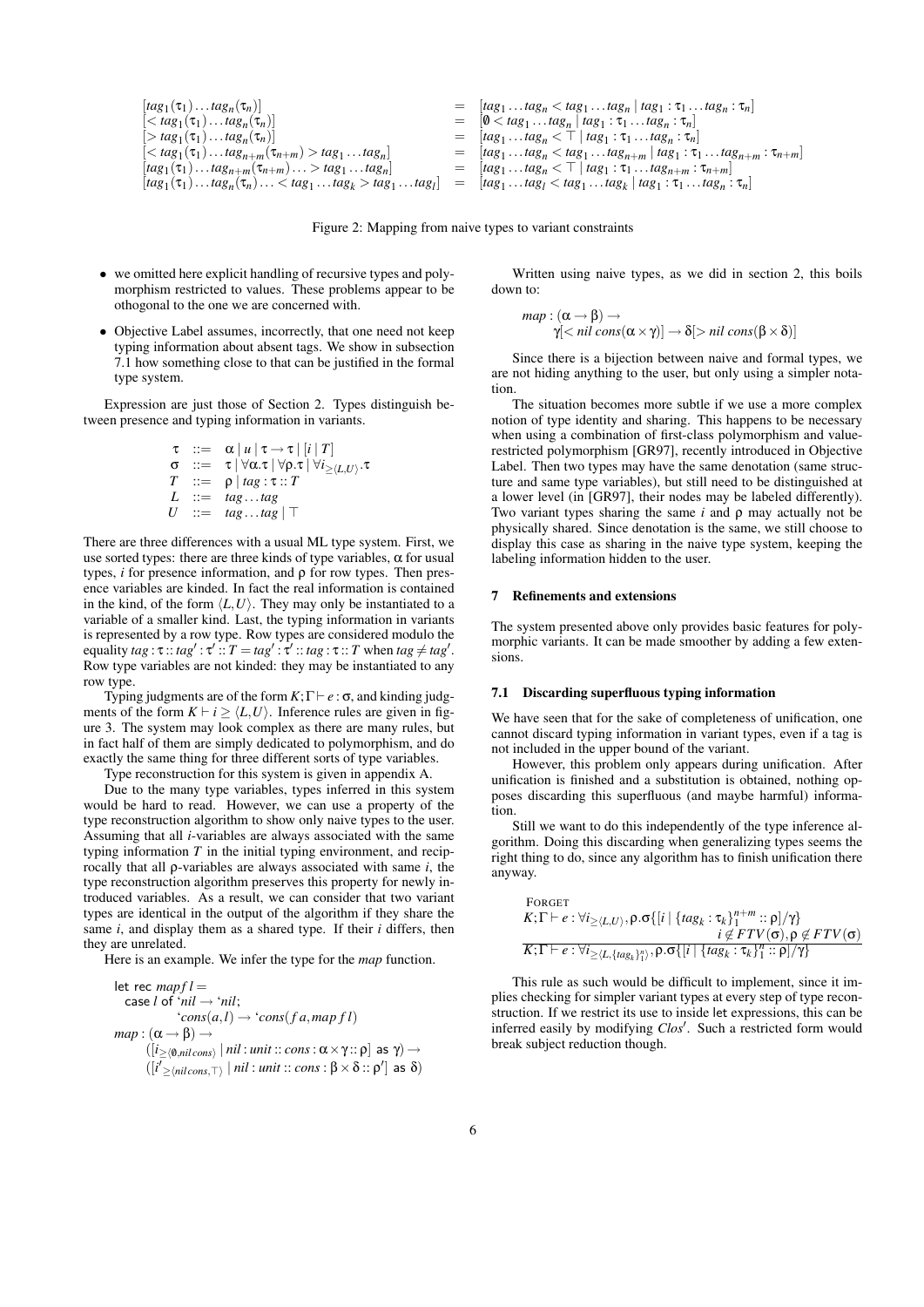VARIABLE  
\nK; 
$$
\Gamma, x : \sigma \vdash x : \sigma
$$
  
\nABSTRACTION  
\nK;  $\Gamma, x : \tau \vdash e : \tau'$   
\nAPPLICATION  
\nK;  $\Gamma \vdash \lambda x.e : \tau \rightarrow \tau'$   
\nAPPLICATION  
\nK;  $\Gamma \vdash e_1 : \tau \rightarrow \tau' \quad K, \Gamma \vdash e_2 : \tau$   
\nLET  
\nK;  $\Gamma \vdash e_1 : \sigma \quad K; \Gamma, x : \sigma \vdash e_2 : \tau$   
\nK;  $\Gamma \vdash \text{let } x = e_1 \text{ in } e_2 : \tau$   
\nKIND  
\nK  $\oplus i_{\geq \langle L, U \rangle} \vdash i \geq \langle L', U' \rangle \quad \text{if } L \supset L', U \subset U'$   
\nVARIANT  
\nK;  $\Gamma \vdash e : \tau \quad K \vdash i \geq \langle tag, \top \rangle$   
\nK;  $\Gamma \vdash \forall tag(e) : [i \mid tag : \tau : T]$   
\nCASE  
\nK;  $\Gamma \vdash e : [i \mid \{tag_k : \tau_k\}_1^n :: T] \quad K \vdash i \geq \langle 0, \{tag_k\}_1^n \rangle$   
\nK;  $\Gamma, x_k : \tau_k \vdash e_k : \tau' \ (1 \leq k \leq n)$   
\nK;  $\Gamma \vdash \text{case } \sigma \ \{\text{if } ag_k(x_k) \rightarrow e_k\}_1^n : \tau'$ 

$$
POLY α\nK; Γ ⊢ e : σ\nK; Γ ⊢ e : ∞α. σ\nK; Γ ⊢ e : ∨α. σ\nK; Γ ⊢ e : ∨α. σ\nK; Γ ⊢ e : ∨α. σ\nK; Γ ⊢ e : ∞α.\n\nPOLY ρ\nK; Γ ⊢ e : ∞ρ.\nG\nK; Γ ⊢ e : ∨ρ. σ\nK; Γ ⊢ e : ∨ρ. σ\nK; Γ ⊢ e : ∨ρ. σ\nK; Γ ⊢ σ {T/ρ}\n\nPOLY i\nK ⊕ Τ ≥ (L, U) : Γ ⊢ e : σ\nK; Γ ⊢ e : ∨i ≥ (L, U) . σ\nINST i\nK; Γ ⊢ e : ∨i ≥ (L, U) . σ\nK; Γ ⊢ e : √i ≥ (L, U) . σ\nK; Γ ⊢ e : ∞i ≥ (L, U) . σ\nK; Γ ⊢ e : σ {i' / i}
$$



## 7.2 Open matching

In the basic system we only provide a closed version of matching: all cases must be provided. Some examples will require an open version of matching, with a default case.

 $e ::= ...$  *|* case  $e$  of  $'$ *tag*( $x$ )  $\rightarrow$   $e$ ;...;  $'$ *tag*( $x$ )  $\rightarrow$   $e$  else  $e$ 

The associated typing rule is:

CASE ELSE  $K; \Gamma \vdash e : [i \mid \{ tag_k : \tau_k\}_1^n :: T] \quad K \vdash i \geq \langle 0, \top \rangle$ *K*; Γ,  $x_k$  :  $\tau_k$   $\vdash e_k$  : τ'  $(1 \leq k \leq n)$   $K$ ; Γ  $\vdash e_0$  : τ'  $\overline{K}$ ;  $\Gamma$   $\vdash$  case *e* of  $\{$  ' $tag{}x_k) \rightarrow e_k\}^n_1$  else  $e_0$  :  $\tau'$ 

Notice that this rules adds no presence information, only typing information.

let 
$$
showx =
$$
  
\n $case x of 'apple \rightarrow "apple";$   
\n $'orange(s) \rightarrow "orange "s$   
\nelse "pear"  
\nshow : [apple orange(String) ...]  $\rightarrow string$ 

Beware also that the typing introduced by this construct is weak. Many "errors" will not be detected. For instance, if we misspell '*apple* into '*aple*, we get the following result.

*show*'*aple −* : *string* = "pear"

# 7.3 Variant dispatching

When working with variants and subtyping, a quite natural thing one may want to do is to divide a variant in smaller subtypes (subsets of tags), and to dispatch according to which subtype the variant belongs to. This can also be compared with delegation in an objectoriented framework.

The case statement may do that, but it results in superfluous work: the dispatching must be done individually for each tag. Having this feature as a primitive construct is useful.

 $e ::= ...$  | select *e* of '*tag*...'*tag* as  $x \rightarrow e$ ;...;'*tag*...'*tag* as  $x \rightarrow e$ 

The typing rule comes as follows.

**SELECT**  $K; \Gamma \vdash e : [i \mid \{ tag_{kj} : \tau_{kj} \}_{k=1..n, j=1..l_k} :: T]$  $K \vdash i \geq \langle 0, \{tag_{kj}\}_{k=1..n, j=1..l_k} \rangle$  $K;\Gamma,x_k:[i_k\mid \{tag_{k}\mid x_{kj}: \tau_{kj}\}_{j=1..l_k}: T_k]\vdash e_k:\tau'$  $K \vdash i_k \ge \langle \{ tag_{kj} \} \}_{j=1..l_k}, \top \rangle$  (1 *≤ k ≤ n*) *K*;Γ  $\vdash$  select *e* of  $\{ \text{`tag}_{k1} \ldots \text{`tag}_{k l_k}$  as  $x_k \rightarrow e_k \}_1^n$  : τ'

select has another nice property: it permits to create a polymorphic variant from a monomorphic one, by breaking the input-output relation.

$$
\begin{aligned}\n\text{let } f \, x &= \text{select } x \text{ of } \text{'} \text{left' right as } x \to x \\
f : \left[ \langle \text{left}(\alpha) \text{ right}(\beta) \right] \to \left[ \rangle \text{ left}(\alpha) \text{ right}(\beta) \right] \right]\n\end{aligned}
$$

This function does nothing: since the typing makes sure that only *a* or *b* will come here, there is no need for any runtime check. But it gives different variant types to its input and output. Since the output type is a newly created one, it is polymorphic, even if the input type has to be unified with a monomorphic one.

#### 7.4 Subtyping through coercions

As with Objective ML, not all forms of subtyping may be expressed by structural polymorphism. Full subtyping may be added has a coercion operator.

$$
e ::= \dots | (e : \tau : > \tau')
$$

Where  $\tau'$  is a supertype of  $\tau$  according to an appropriate subtyping relation.

A typing rule for this is simply:

$$
\text{Coence}\n\begin{array}{ll}\nK, \Gamma \vdash e : \tau & \tau \prec \tau' \\
\hline\nK, \Gamma \vdash (e : \tau : > \tau') : \tau'\n\end{array}
$$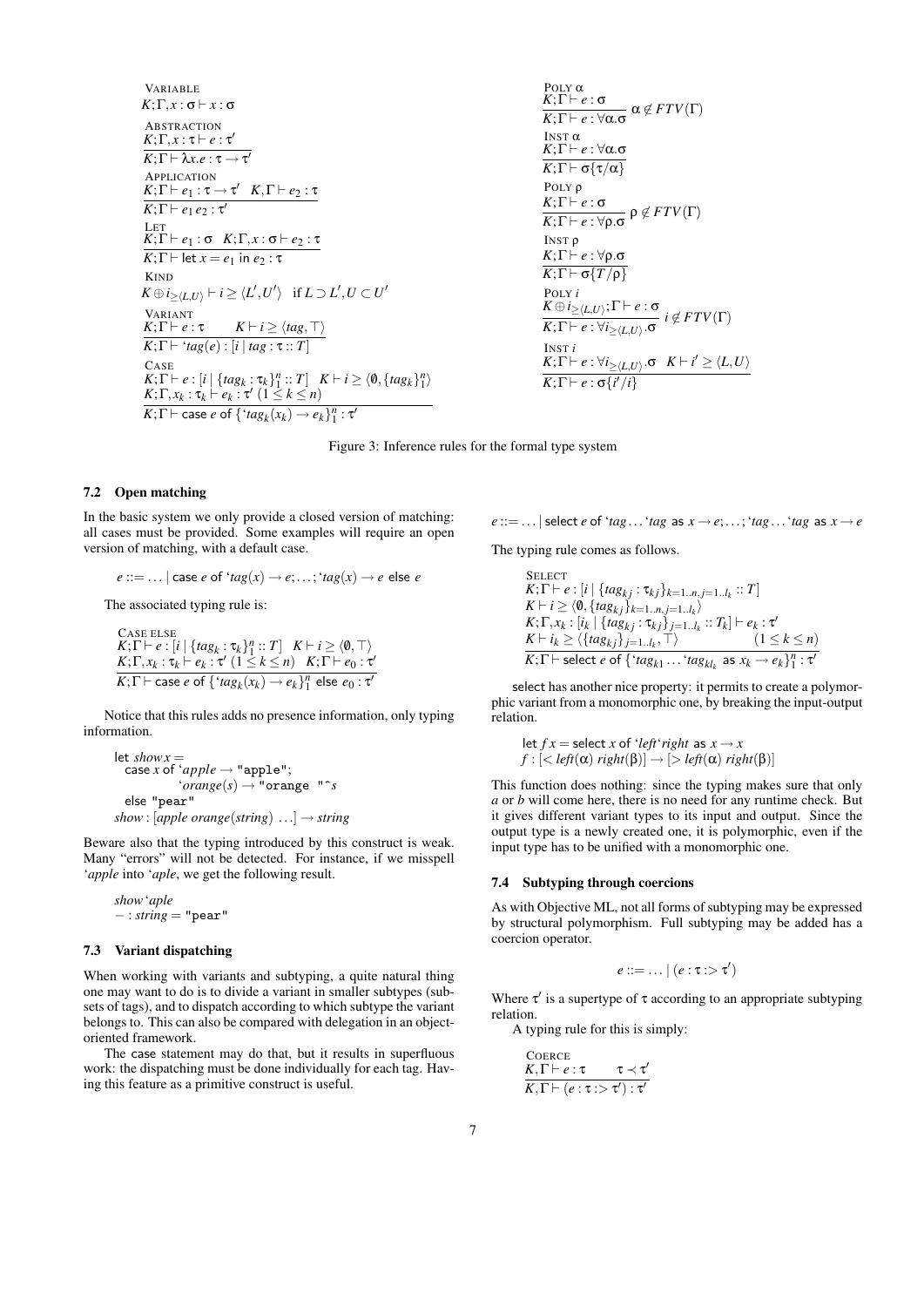The subtyping relation *≺* may be chosen freely, as long as it is compatible with the rest of the type system. We will not develop more on this aspect.

## 8 Final remarks

We have described in this paper a complete approach to polymorphic variant typing. This includes user-friendly type representation and features, efficient and portable compilation scheme, and an extendible type system with its reconstruction algorithm.

This description is based on the Objective Label system, but is not completely faithful. There are some rough edges in the system, and we preferred describing the "right thing" rather than explaining why we chose another way. There are also differences in the syntax: in Objective Label case and select are all integrated in the pattern matching mechanism; describing pattern matching as a whole was not the goal of this paper.

We conclude on a technical remark: we explained that the expressive power of our system is equivalent to Remy's, in terms ´ of expressible variant types. However, Rémy's system is strictly stronger when we consider constraints expressible between two different variant types. Some useful features can be encoded using this mechanism, but this would break our assumption that two variant types are either equal or independent. Since this assumption is required to keep types readable, we must stick to it. At the language level, this weakness is compensated by variant dispatch and coercions.

## References

- [CV] Koen Claessen and Ton Vullings. The TkGofer home page. URL http://www.informatik.uni-ulm.de/ abt/pm/ftp/tkgofer.html.
- [Gar] Jacques Garrigue. The Objective Label trilogy. URL http://wwwfun.kurims.kyoto-u.ac.jp/soft/ olabl/.
- [GR97] Jacques Garrigue and Didier Rémy. Extending ML with semi-explicit higher-order polymorphism. In Abadi and Ito, editors, *Proc. of the International Conference on Theoretical Aspects of Computer Software*, volume 1281 of *Springer LNCS*, pages 20–46, Sendai, Japan, September 1997.
- [Ler] Xavier Leroy. Objective Caml. URL http:// pauillac.inria.fr/ocaml/.
- [Oho95] Atsushi Ohori. A polymorphic record calculus and its compilation. *ACM Transactions on Programming Languages and Systems*, 17(6):844–895, November 1995.
- [Rém89] Didier Rémy. Typechecking records and variants in a natural extension of ML. In *Proc. ACM Symposium on Principles of Programming Languages*, pages 77–87, 1989.
- [RV97] Didier Rémy and Jérôme Vouillon. Objective ML: A simple object-oriented extension of ML. In *Proc. ACM Symposium on Principles of Programming Languages*, pages 40–53, January 1997.

## A Type reconstruction

## A.1 Unification algorithm

We give here a unification algorithm for the monotypes defined above. A unification problem is a conjunction of multi-equations. It is described by the following grammar.

$$
\begin{array}{lll}\n\phi & ::= & 0 \mid \phi \wedge e \\
e & ::= & e_t \mid e_r \mid e_i \\
e_t & ::= & 0 \mid \tau = e_t \\
e_r & ::= & 0 \mid T = e_r \\
e_i & ::= & 0 \mid i = e_i \mid \langle L, U \rangle = e_i\n\end{array}
$$

*∧* and = are associative and commutative.

A unification problem  $\phi$  is in solved form when:

- the same variable does not appear naked in more than one multi-equation, and
- *•* each multi-equation contains only one non-variable term.

One may directly read a solution substitution from a solved form. In figure 4, we give the unification algorithm as a set of rewrit-

ing rules of the form *before after* . Rules are divided in 3 groups, by order of priority: the Merge

and Concatenate rules, failure rules, and others. In each of these groups, while no rule of an higher priority group may be applied, any rule of the group can be applied in any order.

In Arrow and Variant, we keep the smallest of the two original terms in the shortened multi-equation. The size  $|m|$  of a term *m* is defined as the number of symbols (excluding all variables).

In Concatenate and Row clash,  $e$  and  $e'$  may be referring to the same multi-equation.

Occur-check is intentionally not included in the above rules. One probably wants to add it for non-variant types, but without it the algorithm infers regular types.

Proposition 1 *A normal form for the above rewriting system is a unification problem in solved form.*

Lemma 2 *All rules are sound and complete.*

Lemma 3 *Unification terminates.*

The measure is the lexicographical ordering of

- *•* the number of unsolved variables (a variable is solved when it appears in an equation containing at least one non-variable term),
- the sum of monomials  $X^{|m|}$  for *m* any member of a multiequation.

## A.2 Type reconstruction algorithm

The type reconstruction algorithm is given in figure 5. We start from a monomorphic judgment scheme, and convert it to a unification problem. Kinding assumptions are eliminated first. The only case where a unification problem must be solved locally is for let: the resulting substitution is needed for deciding which variables are polymorphic.